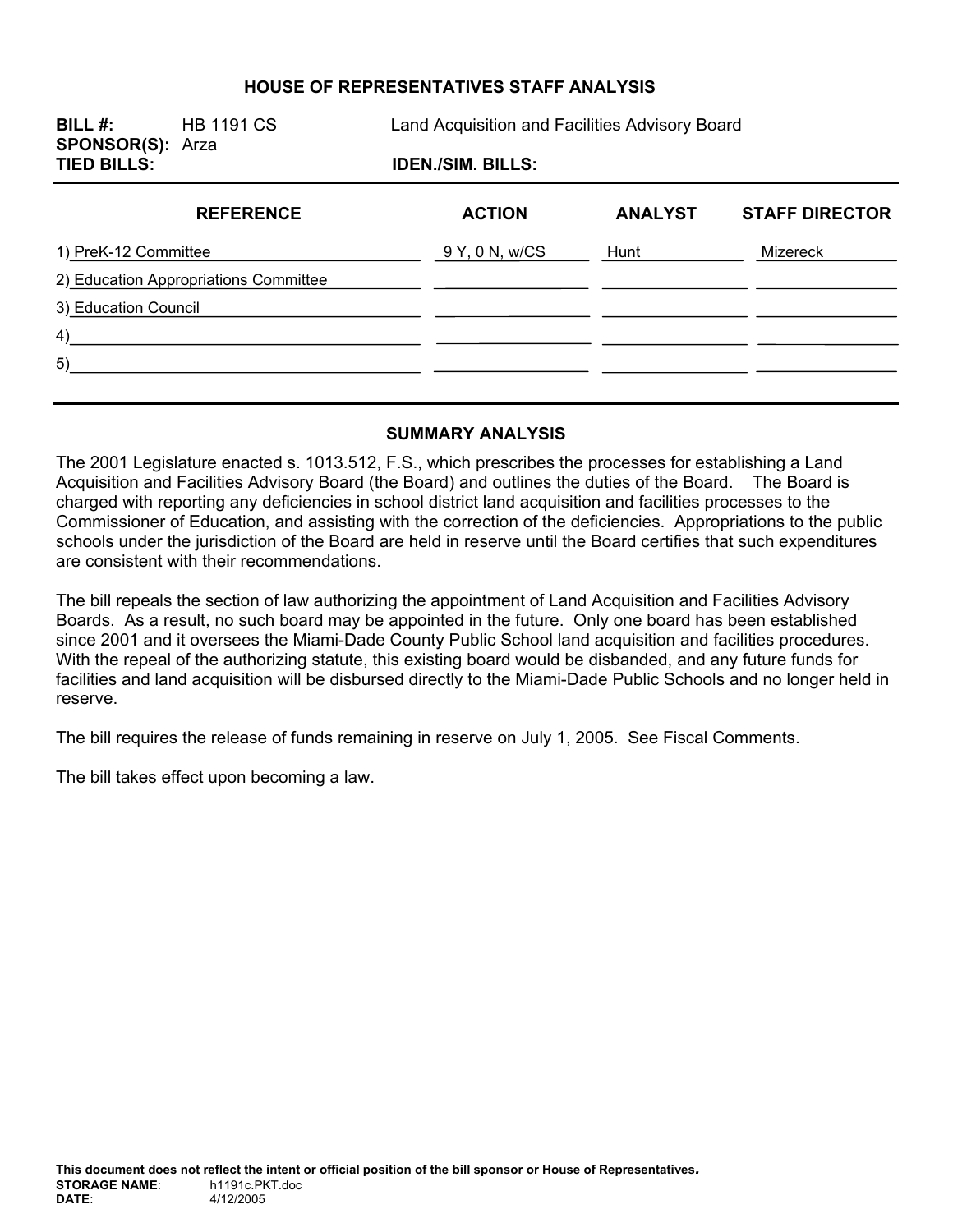## **FULL ANALYSIS**

# **I. SUBSTANTIVE ANALYSIS**

## A. HOUSE PRINCIPLES ANALYSIS:

**Provide limited government –** The bill abolishes a government oversight authority and restores responsibility to local school districts.

### B. EFFECT OF PROPOSED CHANGES:

The 2001 Legislature enacted s. 1013.512, F.S., which prescribes the processes for establishing a Land Acquisition and Facilities Advisory Board (the Board) and outlines the duties of the Board. A Board was charged with:

- Reviewing operational processes related to land acquisition and facilities,
- Reporting any deficiencies to the Commissioner of Education, and
- Assisting with the correction of the deficiencies.

If a board is convened, appropriations to a school district for the purpose of site acquisition and facilities planning are held in reserve until the Board certifies that such expenditures are consistent with their recommendations.

The bill repeals the section of law authorizing the appointment and providing the duties of Land Acquisition and Facilities Advisory Boards. As a result, no such boards may be appointed in the future. Only one board has been established since 2001, and it oversees the Miami-Dade County Public School land acquisition and facilities procedures. The Miami-Dade Land Acquisition and Facilities Maintenance Operations Advisory Board has certified the compliance of Miami-Dade County Public Schools with four of five recommendations and has excused compliance with the fifth recommendation.<sup>1</sup>

With the repeal of the authorizing statute, this existing board would be disbanded, and any future funds for facilities and land acquisition will be disbursed directly to the Miami-Dade Public Schools and no longer held in reserve.

The Legislature, through proviso in the 2001-02, 2002-03, and 2003-04 General Appropriations Acts, required the Governor's Office to reserve construction funds allocated to Miami-Dade Public Schools. The funds held in reserve from the 2001-02 and 2002-03 fiscal years were released pursuant to Advisory Board certification. Funds placed in reserve from 2003-2004 in the amount of \$8.5 million remain in reserve. The bill requires that the funds from 2003-04 remaining in reserve must be released on July 1, 2005.

### C. SECTION DIRECTORY:

**Section 1:** Repeals s. 1013.512, F.S., relating to Land Acquisition and Facilities Advisory Boards.

**Section 2:** Requires the release of specified funds remaining in reserve on July 1, 2005.

**Section 3:** Provides that the bill takes effect upon becoming a law.

<sup>1</sup> Letter from John Winn, Commissioner of Education, to Edward Easton, Chair of the Miami-Dade Land Acquisition and Facilities Maintenance Operations Advisory Board, February 10, 2005.<br>
STORAGE NAME: h1191c PKT doc

 $\overline{a}$